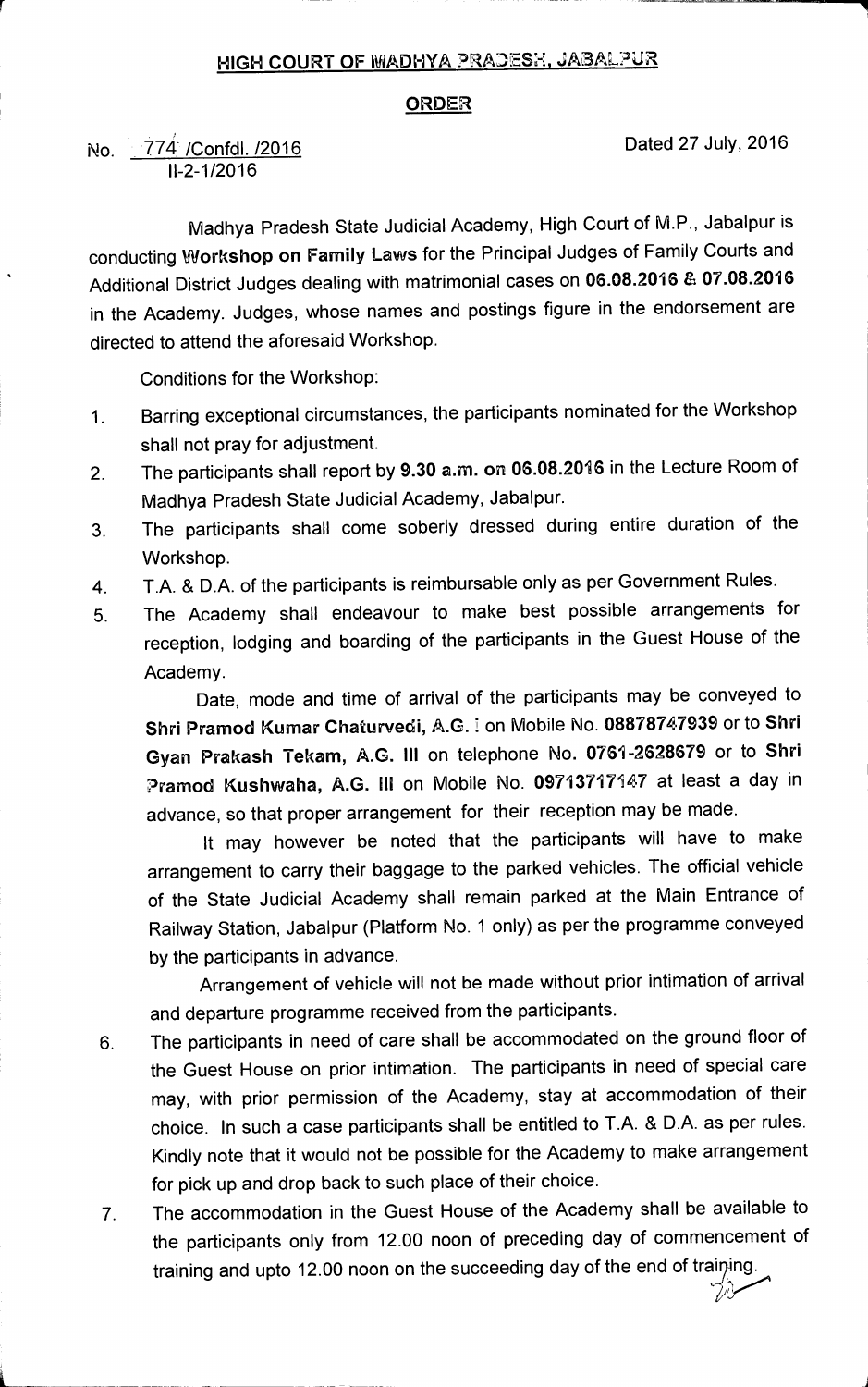- **8. The participants shall be provided with tea, breakfast, lunch and dinner during their period of stay for the Workshops, free of charge, as per the rules of the Academy.**
- **9 For maintaining the record, group photograph of the participants may be taken and a banner may also be prepared.**
- **10. The participants shall send atleast three article/presentation/ research** paper/ judgment/order authored by them relevant to the subject for **sharing and discussion in the Wor:ts:op on offtia: email of the State Judicial Academy i.e. mpjotri@gmail.com atleast three days prior to the schedule of Workshop.**

BY ORDER OF HON'3LE THE ACTING CHIEF JUSTICE

**<sup>17</sup>(ElEANICXAR afiARFITANI) REG:S7RAR GENERAL sts-**

**Endt. No.**  $\sqrt{75}$  /Confdl. /2016 **Dated 27 July, 2016 11-2-1/2016** 

**Copy forwarded to:-** 

- **1. The Deputy Controller, Govt. Central Press, Arera Hills, Habibganj, Bhopal-6 for publication in the next issue of the M.P. Gazaette,**
- **2. The Principal Secretary, Govt. M.P. Law & Legislative Affairs Department, 1st Floor, Vindhyachal Bhawan, Bhopal, Pin 462 006, for information.**
- **3. The Accountant General, (1), M.P. Gazetted Audit Department, Gwalior, for information.**
- **4. The Accountant General, (II), Gwalior, for information.**
- **5.**
- **1. Shri Mohd. Yusuf Mansur', Principal Judge, Family Court, Sehore,**
- **2. Shri Vipin Bihari Shukla, Principal Judge, Family Court, Katni,**
- **3. Shri Avinash Kumar Khare, Principal Judge, Family Court, Neemuch,**
- **4. Smt. Laxmi Sharma, Principal Judge, Family Court, Ratlam,**
- **5. Shri Vinod Bharadwaj, 11 Additional Principal Judge, Family Court, Bhopal,**
- **6. Shri Prem Narayan Singh, Principal Judge, Family Court, Rewa,**
- **7. Shri Gunwant Singh Saluja, Principal Judge, Family Court, Gwalior,**
- **8. Shri Sanjeev Shrivastava, Principal Judge, Family Court, Tikamgarh,**
- **9. Shri Subhash Solanki, Principal Judge, Family Court, Dindori,**
- **10. Shri Kailash Chandra Banger, Special Judge, SC/ST (P.A.) Act, Jhabua,**
- **11. Shri Ajay Prakash Mishr, 1/C District & Sessions Judge, Anuppur**
- **12. Shri Alok Awasthi, AJ to 1 ADJ, Chhindwara**
- **13. Shri Ratnesh Chandra Singh Bisen, ADJ, ltarsi Distt. Hoshangabad**
- **14. Shri Rajendra Prasad Sharma (Jr.), I ADJ, Neemuch**
- 11. Shri Upendra Kumar Sonkar, I ADJ, Shahdol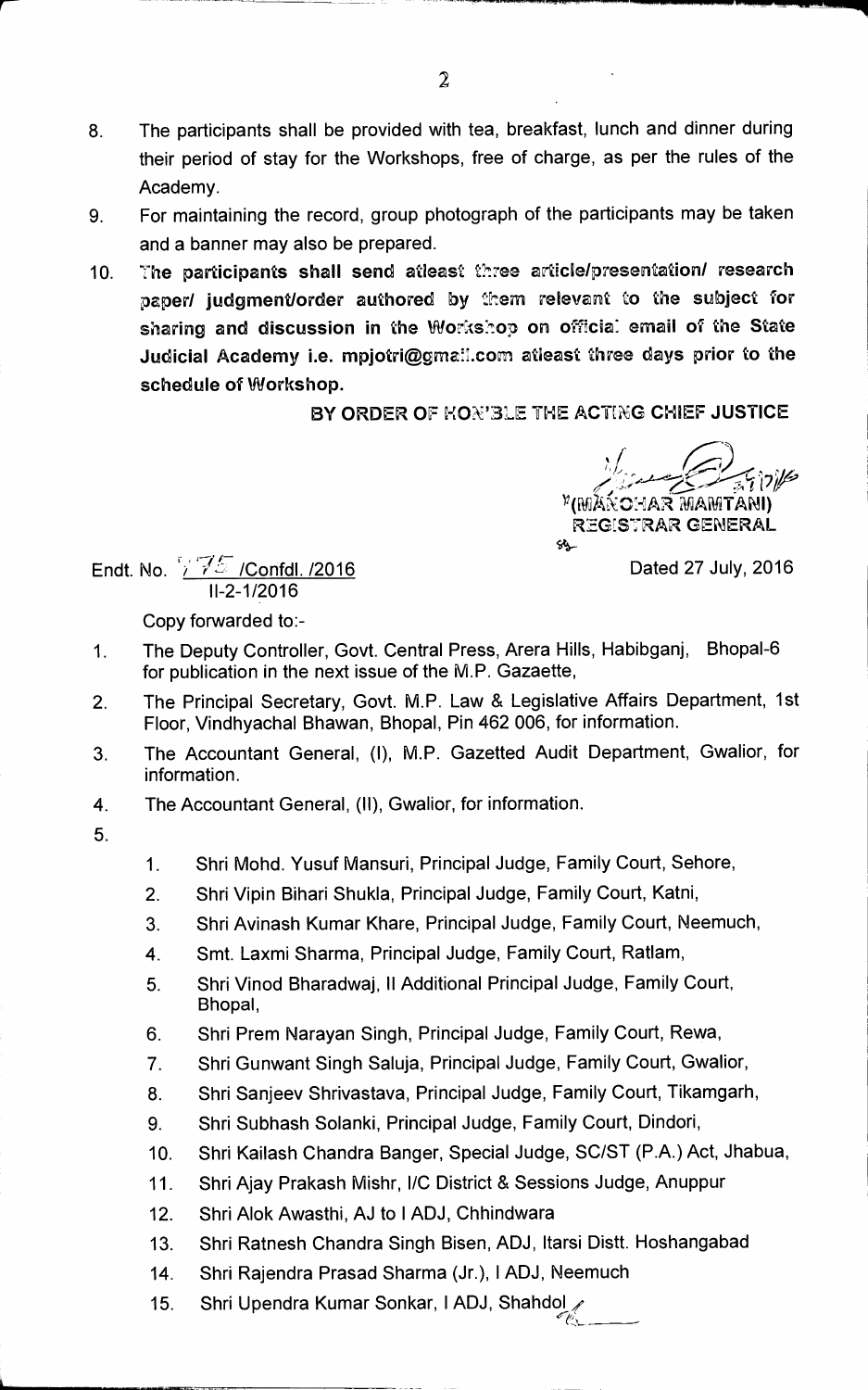- **16. Shri Dileep Kumar Nagle, ADJ, Bijawar, Distt. Chhatarpur**
- **17. Shri Sanjay Kumar Jain (Sr.), ADJ, Begumganj, Distt. Raisen**
- **18. Ku. Neena Ashapure, ADJ, Kannod, Distt. Dewas**
- **19. Shri Hitendra Singh Sisodiya, ADJ, Hatta Distt. Damoh**
- 20. Ku. Anita Bajpai,I ADJ, Basoda, Distt. Vidisha
- **21. Shri Rajeev Kumar Karmahe, I ADJ, Shujalpur, Distt. Shajapur**
- **22. Shri Rajendra Prasad Soni, III ADJ,Satna**
- **23. Ku. Sadhna Maheshwari, II ADJ, Sendhwa, Distt. Barwani**
- **24. Smt. Vidhi Saxena, ADJ, Agar Distt. Shajapur**
- 25. Shri Mohan P. Tiwari, II ADJ, Multai Distt. Betul
- 26. Shri Ravindra Singh Kushwah, ADJ, Manasa, Distt. Neemuch
- **27. Shri Suresh Singh, ADJ, Amarwara Distt. Chhindwara**
- 28. Shri Chandra Deo Sharma, I ADJ, Maihar Distt. Satna
- **29. Shri Bhagvat Prasad Pandey, ADJ, Pawai Distt. Panna**
- **30. Shri Vijay Chandra, Ill ADJ, Raisen**
- **31. Shri Anil Kumar Singh, ADJ, Sonkatch Distt. Dewas**
- **32. Shri Prayag Lal Dinkar, ADJ, Sihora, Distt. Jabalpur**
- **33. Shri Bharat Singh Rawat, II ADJ, Chhatarpur**
- **34. Shri Kalu Singh Bariya, ADJ, Dharampuri District Dhar**
- **35. Shri Manoj Kumar Mandloi, ADJ, Lakhnadone Distt. Seoni**
- **36. Shri Atul Kumar Khandelwal, ADJ, Sardarpur Distt. Dhar**
- **37. Shri Sanjay Kumar Chaturvedi, ADJ, Kukshi, Distt. Dhar**
- **38. Shri Sanjiv Jain, ADJ, Khategaon, Distt. Dewas**
- **39. Smt. Manisha Baser, ADJ, Bagli District Dewas**
- **40. Shri Sharad Bhamkar, I ADJ, Kotma Distt. Anuppur**
- 41. Smt. Savita Singh, ADJ, Barwah Distt. Mandleshwar
- **42. Shri Shailendra Kumar Nagotra, ADJ, Nowgaon Distt. Chhatarpur**
- **43. Shri Thakurdas, ADJ, Seodha, Distt. Datia**
- **44. Shri Vijay Singh Kawcha, ADJ, Chachoda, Distt. Guna**
- 45. Shri Rakesh Kumar Jain, ADJ, Manawar, Distt. Dhar

**For information and compliance with a direction to all the participants that they**  should compulsorily appear at M.P.S.J.A. Building at Jabalpur on aforesaid **date and time as mentioned in order.** 

**6 The District & Sessions Judge, Sehore/ Katni/ Ratlarr./ Jhabua/ Meemuch/ Bhopal/ Rewa/ Gwalior/ Tikamgarh/ Dindorl/ Shalapur/ Artuppur/**  Chhindwara/ Hoshangabad/ Shahdol/ **Damoh/ Vidisha/ Satna/ Badwani/ Betul/ Panna/ Jabalpur/ Dhar/ Seoni/ Mandleshwar /Datia/ Guna for information and necessary action with a to**  instruct the participant Judicial Officers to remain present at M.P.S.J.A. building **at Jabalpur on the date and time given in the order, positively.** 

**District Judges are further requested to ensure that the participant of the concerned district has forwarded atleast three article/ from the concerned district has (.'orwarded at:east three article/**  presentation/ research paper/judgment/order to the State Academy.